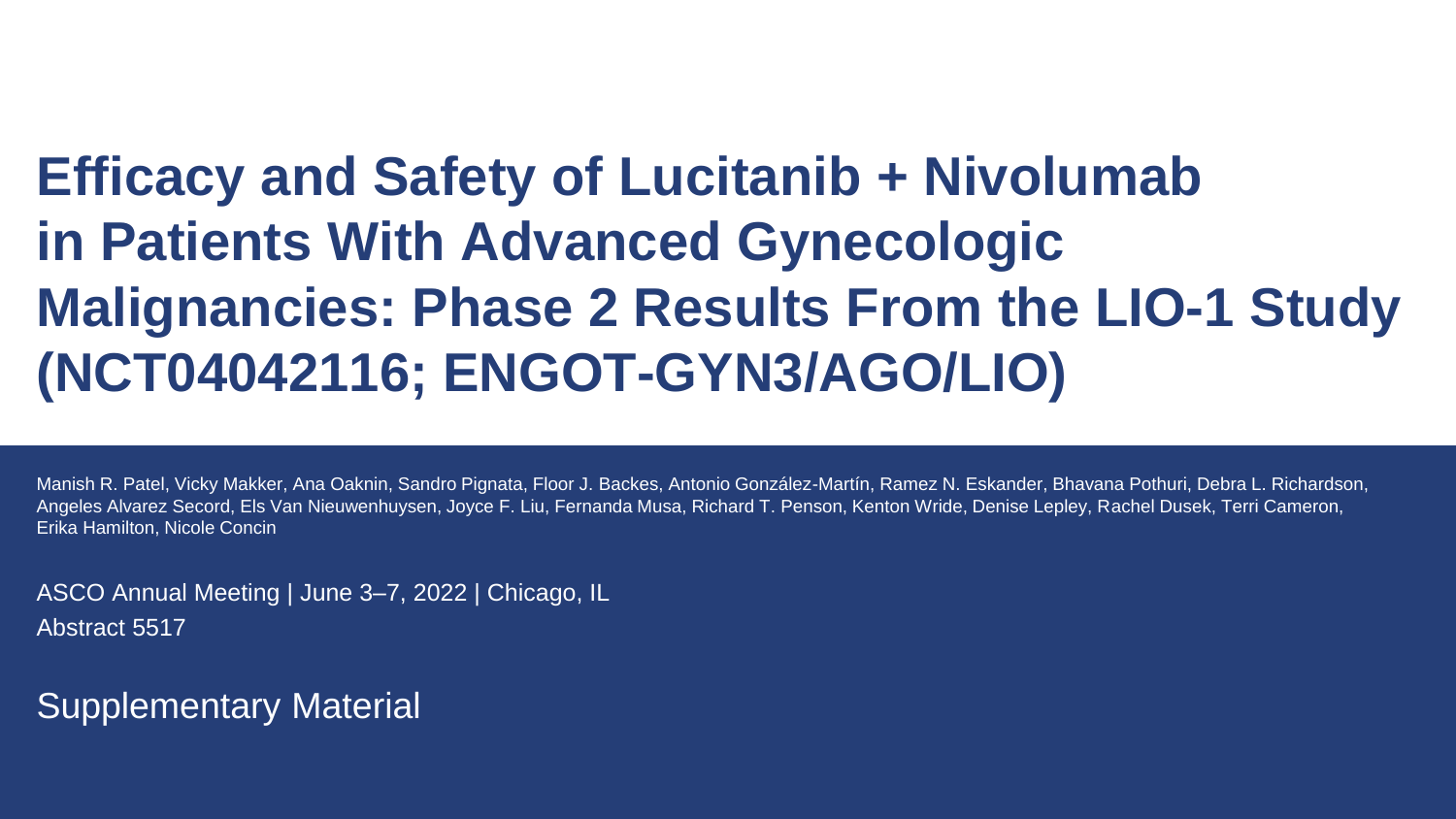## **Clinical Criteria for Lucitanib Dose Escalation**

- BP ≤150/90 mm Hg
- No treatment-related AEs grade > 2
- No proteinuria >1+ (or urinary protein >1.0 g/24 h)
- No treatment-related diarrhea grade >1
- Not requiring any antihypertensive agents (or change to existing antihypertensive regimen if pre-existing stable, well-controlled BP at baseline)

**Oral lucitanib safety-based dose titrationa**



aLucitanib treatment until PD, unacceptable toxicity, or other reason for discontinuation; <sup>b</sup>Nivolumab treatment for up to 24 months or until PD, unacceptable toxicity, or other reason for discontinuation.

AE, adverse event; BP, blood pressure; C, cycle; D, day; PD, progressive disease; QD, once daily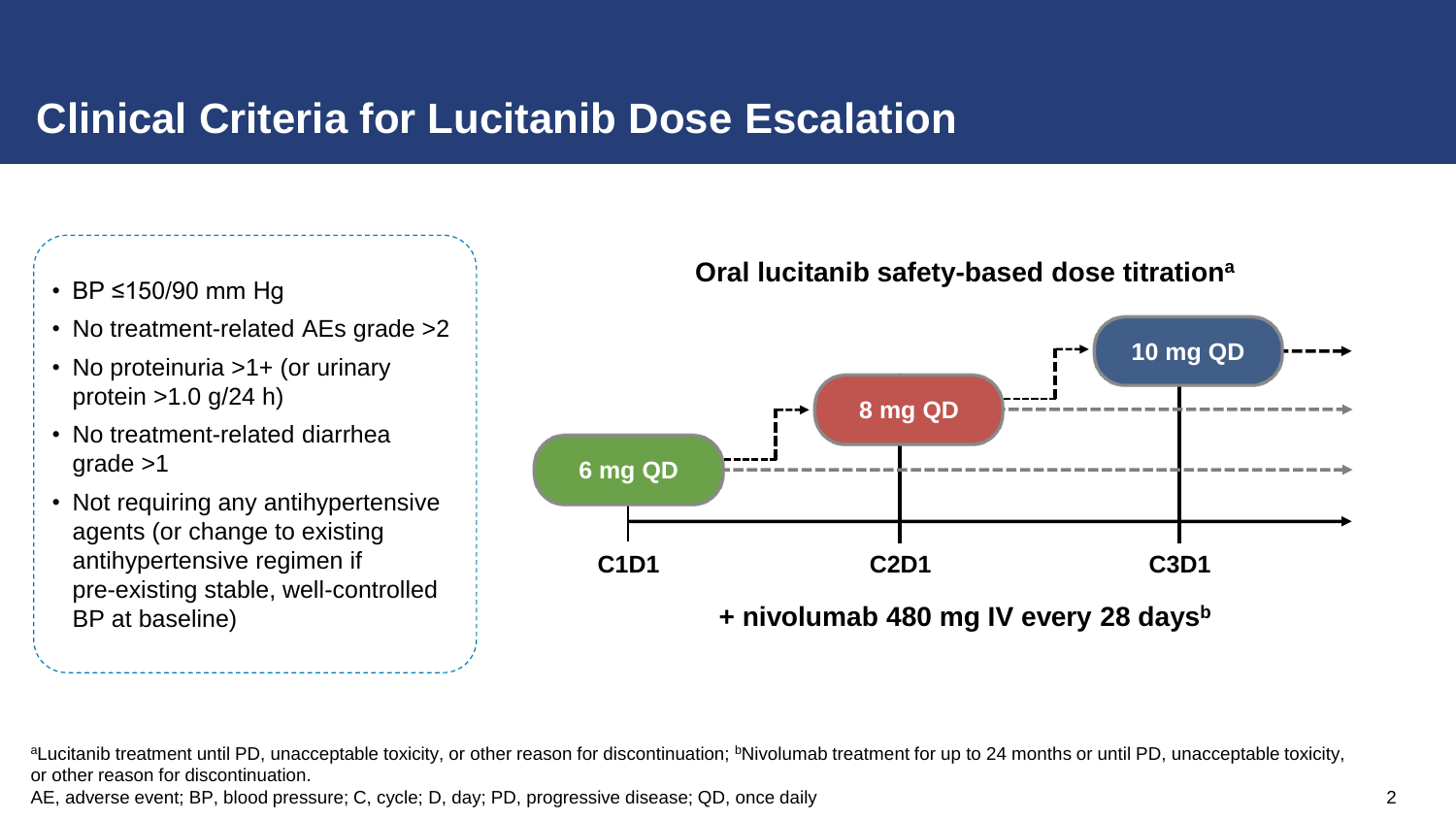## **TEAEs Leading to Lucitanib Dose Reduction**

| <b>TEAE, n (%)</b>                                        | <b>Any causality</b> | <b>Lucitanib related</b> |
|-----------------------------------------------------------|----------------------|--------------------------|
| Patients with ≥1 TEAE leading to lucitanib dose reduction | 21(16.9)             | 21 (16.9%)               |
| Hypertension                                              | 7(5.6)               | 7(5.6%)                  |
| Proteinuria                                               | 6(4.8)               | 6(4.8%)                  |
| Diarrhea                                                  | 4(3.2)               | $4(3.2\%)$               |
| Asthenia/fatigue                                          | 2(1.6)               | 2(1.6%)                  |
| Acute kidney injury                                       | 1(0.8)               | $1(0.8\%)$               |
| Abdominal pain                                            | 1(0.8)               | $1(0.8\%)$               |
| Decreased appetite                                        | 1(0.8)               | $1(0.8\%)$               |
| Dehydration                                               | 1(0.8)               | $1(0.8\%)$               |
| Hyponatremia                                              | 1(0.8)               | $1(0.8\%)$               |
| Influenza-like illness                                    | 1(0.8)               | $1(0.8\%)$               |
| Nausea                                                    | 1(0.8)               | $1(0.8\%)$               |